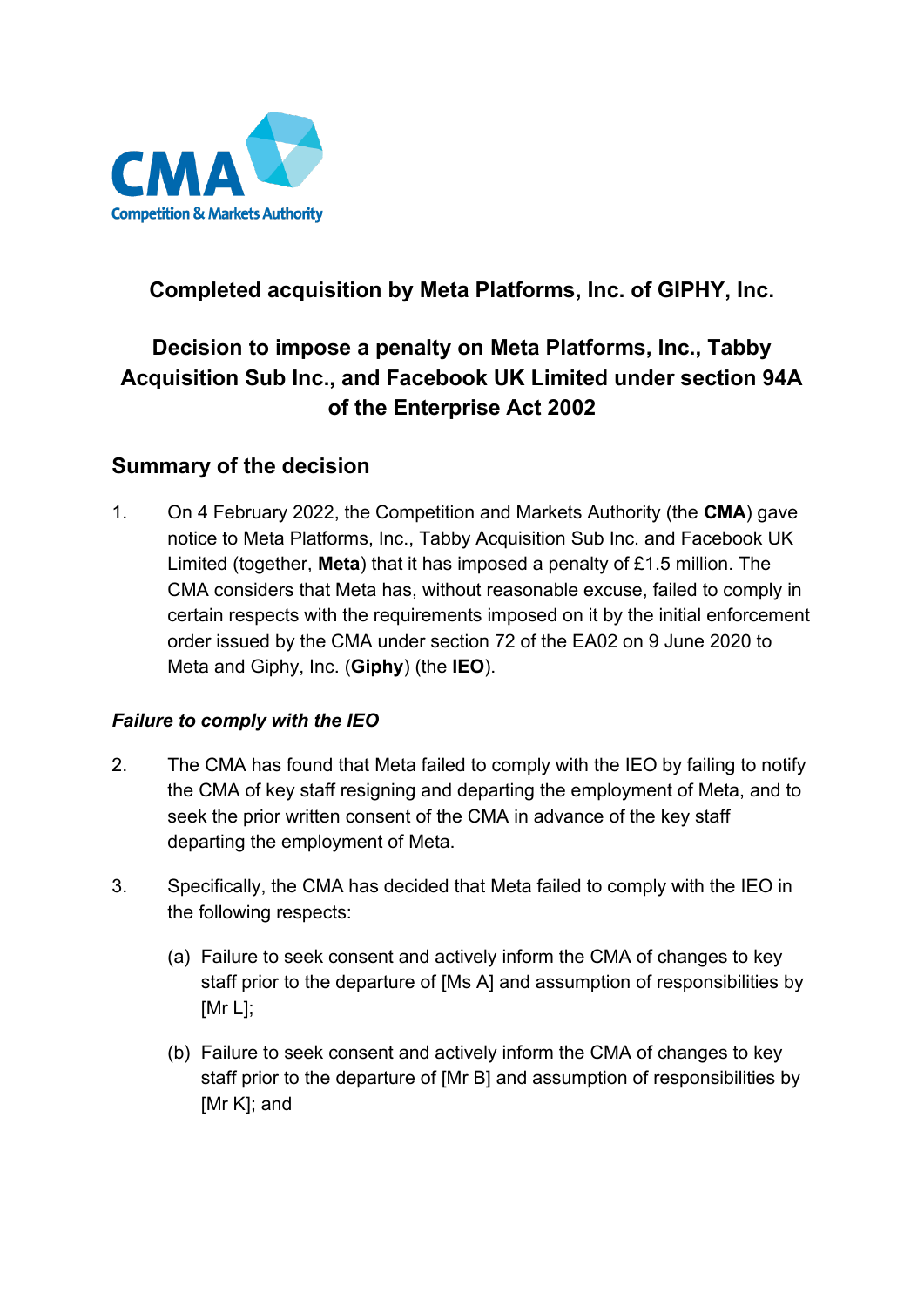(c) Failure to seek consent and actively inform the CMA of changes to key staff prior to the departure of [Mr C] and assumption of responsibilities by [Mr Z],

(together, the **Key Staff Departure Breaches**).

4. Prior to this decision, on 20 October 2021 the CMA imposed a penalty on Meta under section 94A of the EA02 for failures to comply with the IEO without reasonable excuse.

#### *Risk of pre-emptive action*

- 5. The CMA's ability to adopt interim measures has a similar purpose to the suspensory effect of merger notifications in many mandatory merger control regimes (such as the European Union). Interim measures play a critical role in preventing pre-emptive action. Breaches of the IEO undermine the CMA's ability to prevent, monitor and ultimately remedy any pre-emptive action taken by merger parties, ie action that might prejudice the outcome of the CMA's investigation or impede the taking of any remedial action that might ultimately be appropriate. The inclusion of [Ms A] and [Messrs B and C] in the list of key staff for the purposes of the Carve-Out Derogation followed extensive discussions with Meta on the scope of the IEO. Their inclusion reflected the importance of these three individuals to the Meta business, and of ensuring that the CMA remains aware of their departure and changes made to their role.
- 6. As a result of the failure to comply with the IEO, the CMA was not made aware of important developments at a business under investigation and this created the risk of prejudicing the CMA's ability to carry out important statutory functions under the UK merger regime.

#### *No reasonable excuse*

- 7. The CMA has carefully considered Meta's submissions and concluded that the explanations provided to the CMA do not amount to a reasonable excuse for the failure to comply with the IEO.
- 8. The Key Staff Departure Breaches were not caused by a significant and genuinely unforeseeable or unusual event. Nor were they caused by events beyond the control of Meta.